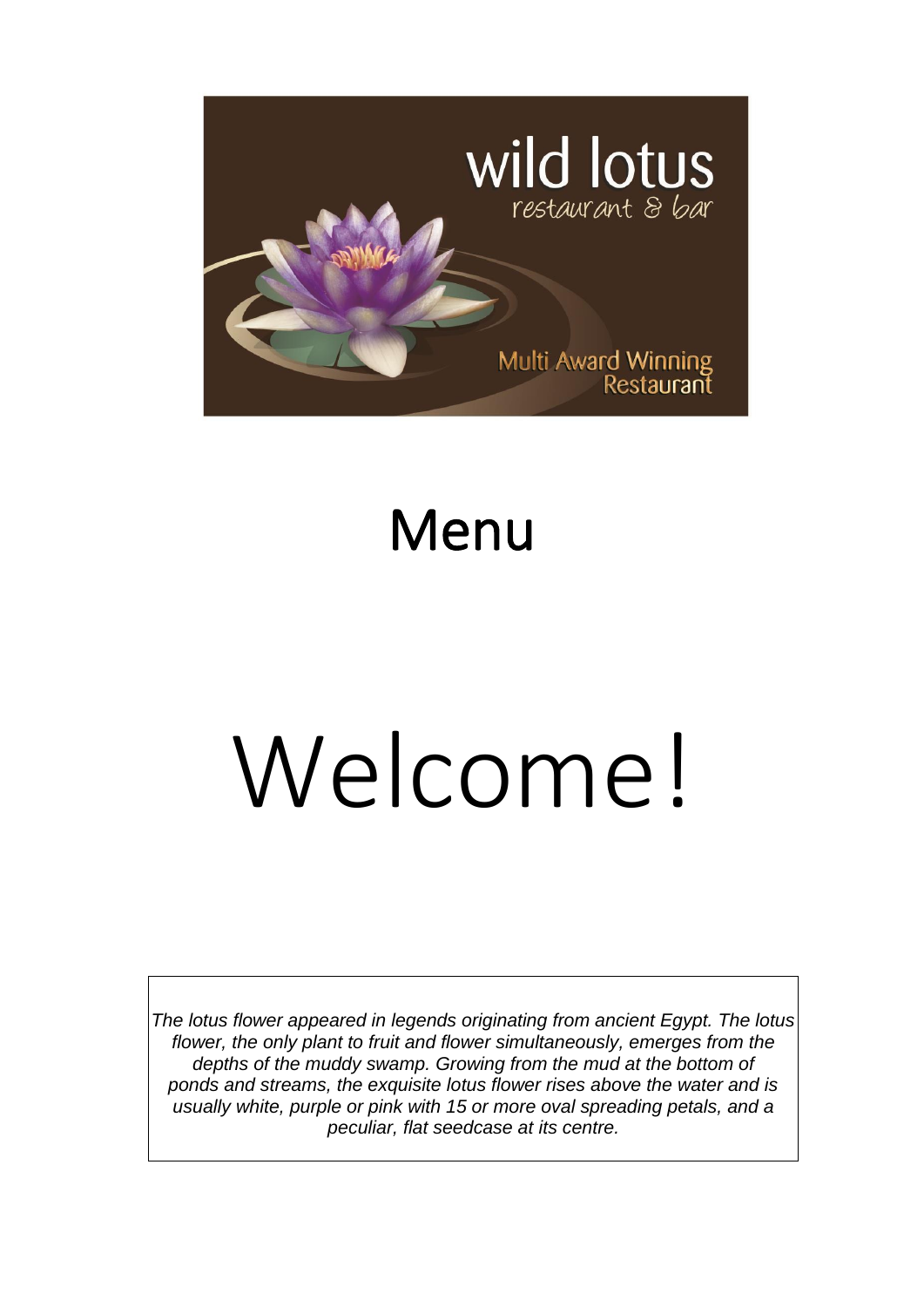*Plan ahead!*

### **Dessert Menu:**

*Baked Chocolate Cob Loaf (for 2 people to share) \$19.50*

With marshmallows and Seasonal Fruit *(It tastes just as amazing as it sounds)*

- Sticky Date Pudding with Butterscotch Sauce & Ice Cream

**-**

- Strawberry, Kiwi Fruit & Malibu Cream Pavlova **(Gluten Free)**

- Hot Apple & Rhubarb Pie with Vanilla Ice Cream

- Traditional Baileys Crème Brûlée **(Gluten Free)**

- Coconut, Lime & Passion Fruit Panna Cotta **(Dairy & Gluten Free)**

*All Sweets \$12.50 Sharing Plate (choose 3) \$29.50 Heavens Plate (all of the above) \$59.50 (All desserts except Chocolate Cob Loaf)* 

2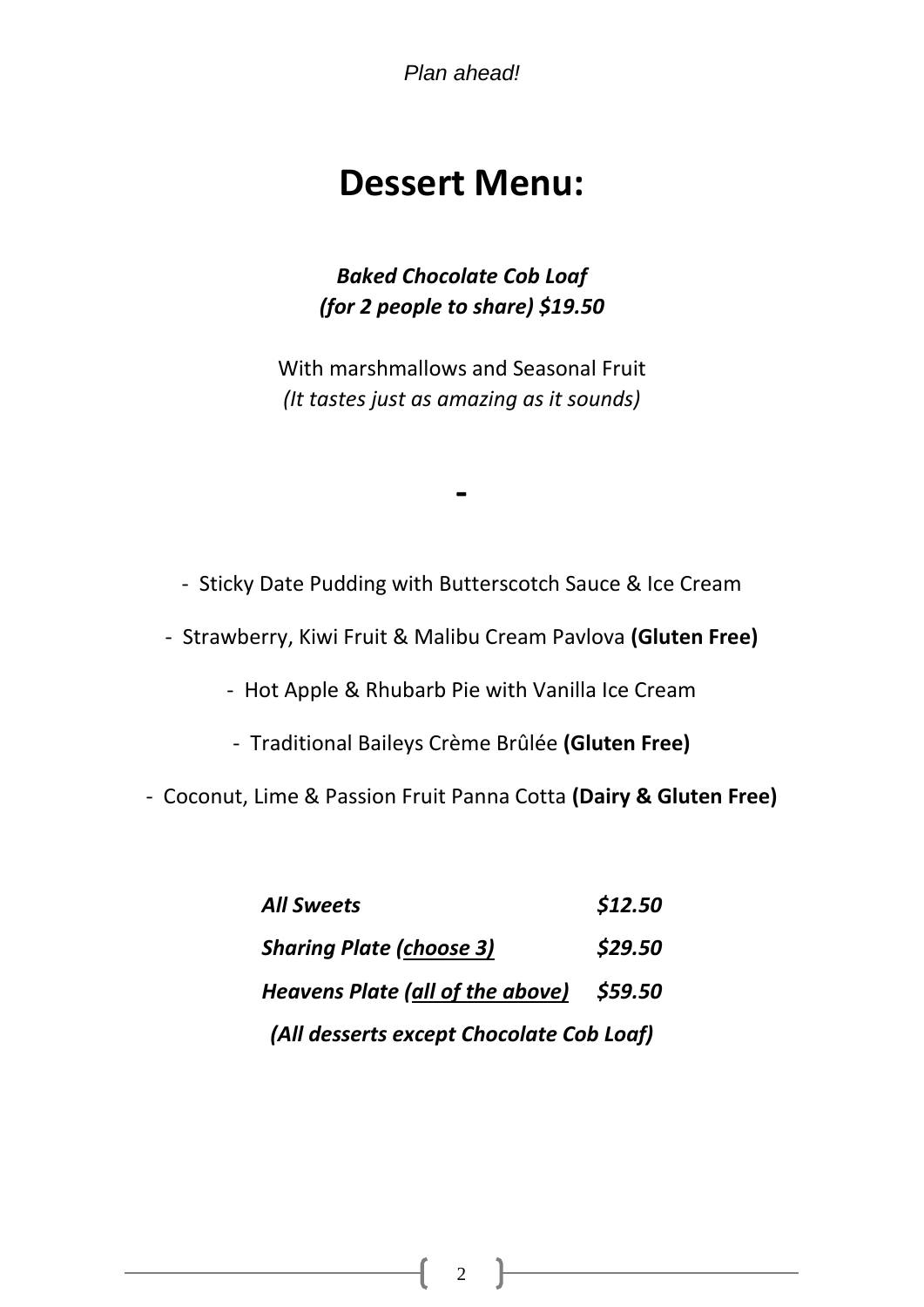### *Breads & Entrées*

| <b>GARLIC BREAD</b>                                                                                        |                               |                       | \$7.50  |
|------------------------------------------------------------------------------------------------------------|-------------------------------|-----------------------|---------|
| 4 Slices of Toasted Bread with Garlic Butter                                                               |                               |                       |         |
| <b>PARMESAN CRUSTED GARLIC BREAD</b>                                                                       |                               |                       | \$9.50  |
| 4 Slices of Toasted Bread with Parmesan Cheese & Garlic Butter                                             |                               |                       |         |
| <b>TURKISH BREAD WITH DIPS</b>                                                                             |                               |                       | \$7.50  |
| Grilled slices of Turkish Bread served with Chef's trio of assorted Dips                                   |                               |                       |         |
| <b>TURKISH BREAD WITH DUKKAH</b>                                                                           |                               | (Dairy Free) \$7.50   |         |
| Dukkah (Egyptian Nuts & Spices) served with Extra Virgin Olive Oil & Balsamic<br><b>Vinegar Reduction</b>  |                               |                       |         |
|                                                                                                            |                               |                       |         |
| <b>CLASSIC TOMATO BRUSCHETTA (3 Pieces)</b>                                                                |                               |                       | \$9.50  |
| Spanish Onion & Basil, Parmesan Cheese and Balsamic Vinegar                                                |                               |                       |         |
| <b>EYE FILLET CARPACCIO</b>                                                                                |                               | (Gluten Free) \$15.50 |         |
| Finely sliced Raw Beef, Served with Italian Basil Pesto & Parmesan Cheese                                  |                               |                       |         |
| <b>CRISPY FRIED CAMEMBERT</b>                                                                              |                               |                       | \$14.50 |
| In House crumbed wedges of Camembert Cheese, served with Apricot & Chilli Sauce                            |                               |                       |         |
| <b>GOATS CHEESE AND WALNUT TART</b>                                                                        |                               |                       | \$14.50 |
| Creamy South Australian Goat's Cheese and Walnuts served in Pastry with<br><b>Balsamic Onion Marmalade</b> |                               |                       |         |
| <b>MORETON BAY BUGS (Thenus Crayfish)</b>                                                                  | (Gluten Free) 2 Bugs - Entree |                       | \$34.50 |
| Grilled in fresh Dill Butter, Served with Aioli                                                            | 4 Bugs - Main                 |                       | \$49.50 |
| <b>COCONUT CRUSTED PRAWNS</b>                                                                              | (Gluten Free) Entrée (6)      |                       | \$17.50 |
| Fried Prawns coated in Shredded Coconut, with Mango Chutney                                                |                               | Main<br>(12)          | \$29.50 |
| <b>LIME &amp; BLACK PEPPER CALAMARI</b>                                                                    | (Gluten & Dairy Free) Entree  |                       | \$14.50 |
| Tender Calamari, Served with Aioli & a Nut Sprinkle                                                        |                               | <b>Main</b>           | \$24.50 |

3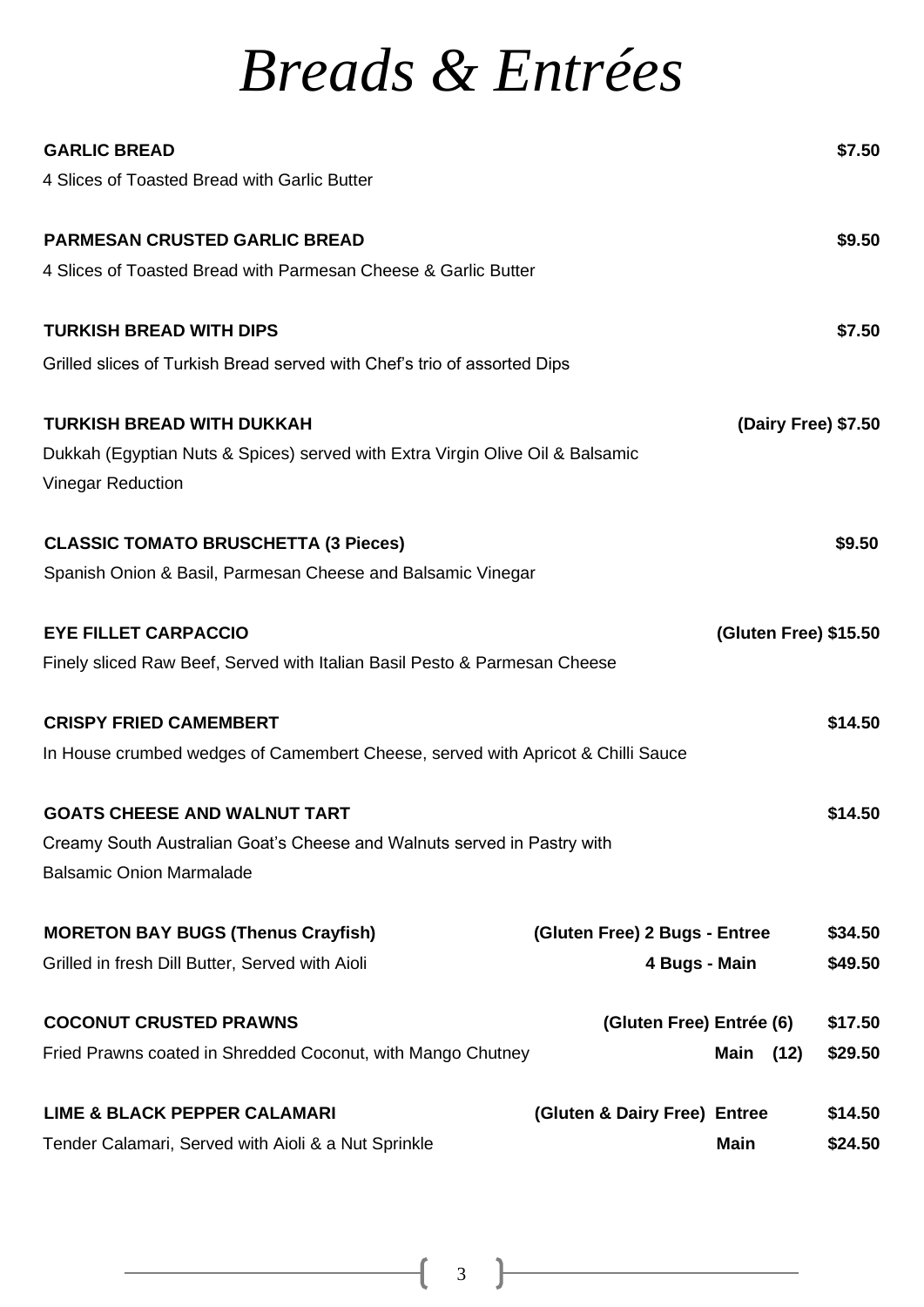*Salads* 

In House smoked Chicken Breast slices served with Avocado, Roasted Butternut pumpkin and Macadamia Nuts. With Honey Mustard dressing

#### **CALAMARI & TIGER PRAWN PESTO SALAD (Gluten free) \$17.50**

Tender Calamari pieces and Tiger prawns fried in Basil Pesto, sprinkled with Crushed Macadamia Nuts

Marinated Breast of Chicken, seared in mild Thai Dressing with Smoked Capsicum and Sesame

#### **NATURAL (Gluten Free)**

*Oysters & Scallops* 

| Coffin Bay Oysters         | $\frac{1}{2}$ Dozen \$21.50 | 1 Dozen \$36.50 |  |
|----------------------------|-----------------------------|-----------------|--|
| <b>Hervey Bay Scallops</b> | $\frac{1}{2}$ Dozen \$21.50 | 1 Dozen \$36.50 |  |

Our Natural Scallops are Grilled with Butter & Fresh Lemon

#### **or with a TOPPER (All are Gluten & Dairy free except Mediterranean)**

*(Toppers only come in lots of 6, please d*

| o not mix) |  |  |  |
|------------|--|--|--|
|------------|--|--|--|

| <b>Coffin Bay Oysters</b>      | $\frac{1}{2}$ Dozen                                  | \$23.50 | 1 Dozen   | \$39.50 |
|--------------------------------|------------------------------------------------------|---------|-----------|---------|
| <b>Hervey Bay Scallops</b>     | $\frac{1}{2}$ Dozen                                  | \$23.50 | 1 Dozen   | \$39.50 |
|                                |                                                      |         |           |         |
| - KILPATRICK                   | Bacon Strips in classic Kilpatrick sauce (GRILLED)   |         |           |         |
| - MEDITERRANEAN                | Basil Pesto with Parmesan Cheese                     |         | (GRILLED) |         |
| - LOTUS                        | Smoked Capsicum Puree and Spicy Chilli Jam           |         |           |         |
| - ASIAN                        | Thai Basil, Coriander & Sweet Soy                    |         |           |         |
| <b>BLOODY MARY SHOTS</b><br>Ξ. | Vodka, Tomato juice & Tabasco served in a shot glass |         |           |         |

#### **SMOKED CHICKEN SALAD (Gluten & Dairy Free) \$18.50**

#### **THAI CHICKEN SALAD (Gluten & Dairy free) \$16.50**

14 **F**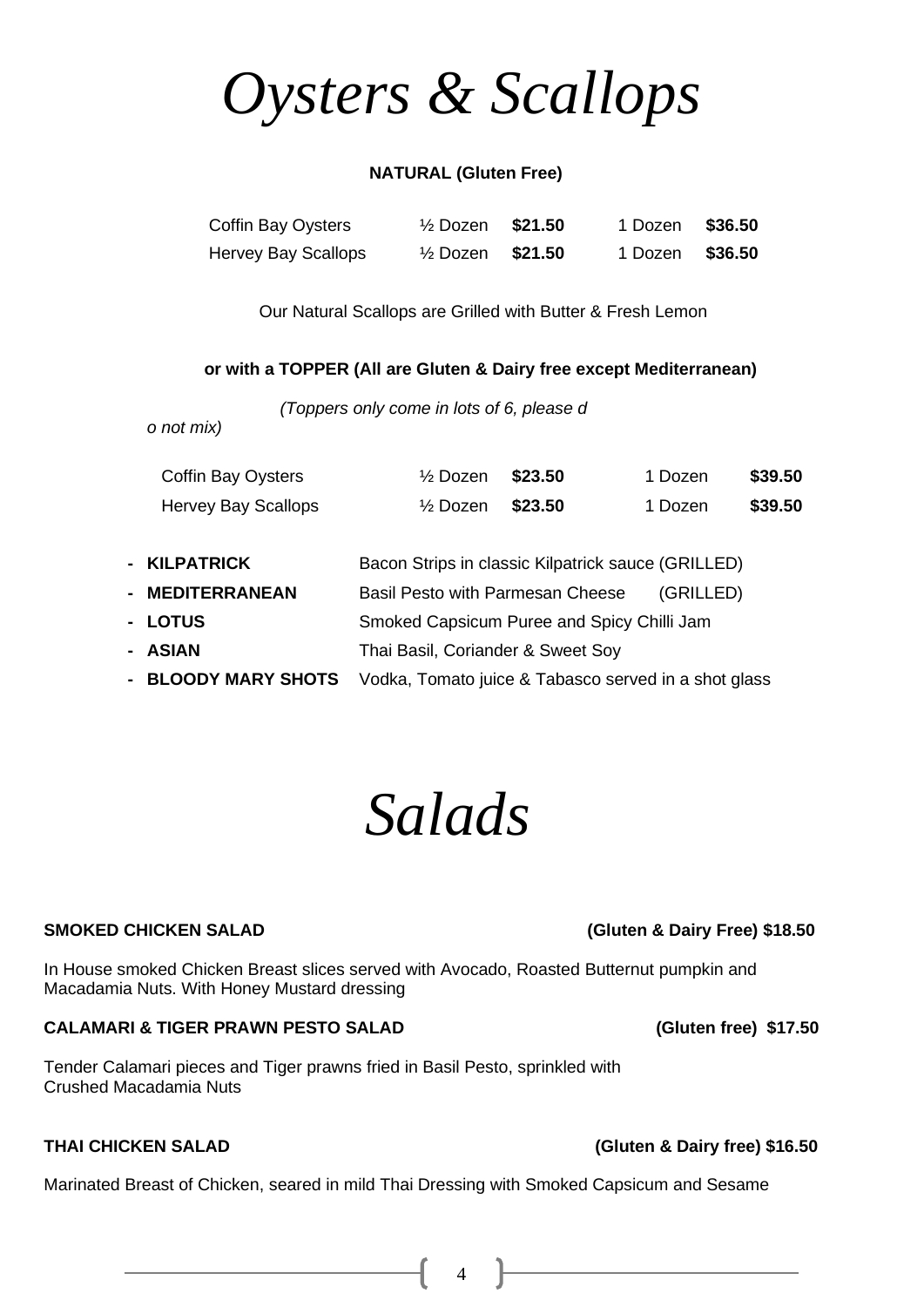### *Main*

| <b>SLOW ROASTED PORK BELLY</b>                                                                               | (Gluten Free)        | \$25.50 |
|--------------------------------------------------------------------------------------------------------------|----------------------|---------|
| Tender Pork Belly Ribs marinated in chef's Smokey Barbeque Sauce.                                            |                      |         |
| Served with Sweet Potato Mash & Fresh Vegetables                                                             |                      |         |
| <b>DUCK LEG CONFIT</b>                                                                                       | (Gluten Free)        | \$34.50 |
| Confit de Canard with Chat Potato, Green Salad, Balsamic Vinegar                                             |                      |         |
| <b>BARKERS CREEK PORK CUTLET</b>                                                                             | (Gluten Free)        | \$28.50 |
| With apple & Plum Sauce, Served with Sweet Potato Mash & Fresh Vegetables                                    |                      |         |
| WILD CAUGHT SALTWATER BARRAMUNDI FILLET                                                                      | (Gluten Free)        | \$27.50 |
| Grilled in Lemon Butter, served with Salad & Chips                                                           |                      |         |
| <b>CRISPY TASMANIAN SALMON</b>                                                                               | (Gluten Free)        | \$26.50 |
| With Salsa Verde, on Roasted Chat Potatoes & Green Salad                                                     |                      |         |
| <b>AUSTRALIAN SEAFOOD MEDLEY</b>                                                                             | (Gluten Free)        | \$34.50 |
| Combination of Scallops, Prawns, Calamari & Fillet of Fish, cooked in a Creamy                               |                      |         |
| Garlic sauce. Served on Roasted Chat Potatoes and Vegetables                                                 |                      |         |
| ROASTED PUMPKIN, FETTA AND PINENUT PARCEL                                                                    | (Vegetarian)         | \$24.50 |
| A delicious vegetarian filled pastry with roasted pumpkin and Pinenut, Mixed                                 |                      |         |
| with Greek Fetta. Served with Jasmin Rice & Chef's salad.                                                    |                      |         |
| HONEY AND ROSEMARY LAMB SHANKS                                                                               | (Gluten Free) 1Shank | \$27.50 |
| Slow cooked Lamb Shanks with Red Wine Demi-Glace.                                                            | 2 Shanks             | \$34.50 |
| Served with Sweet Potato Mash & Fresh Vegetables<br>(Please note, if you order 2 you will have to pay for 2) |                      |         |
| <b>KANGAROO FILLET</b>                                                                                       | (Gluten Free)        | \$28.50 |
| Tender Kangaroo Fillet marinated in Mountain Pepper (Cooked Medium / Rare)                                   |                      |         |
| With Pepper and Rainforest Plum sauce, Sweet Potato Mash & Fresh Vegetables                                  |                      |         |

 $\begin{pmatrix} 5 \end{pmatrix}$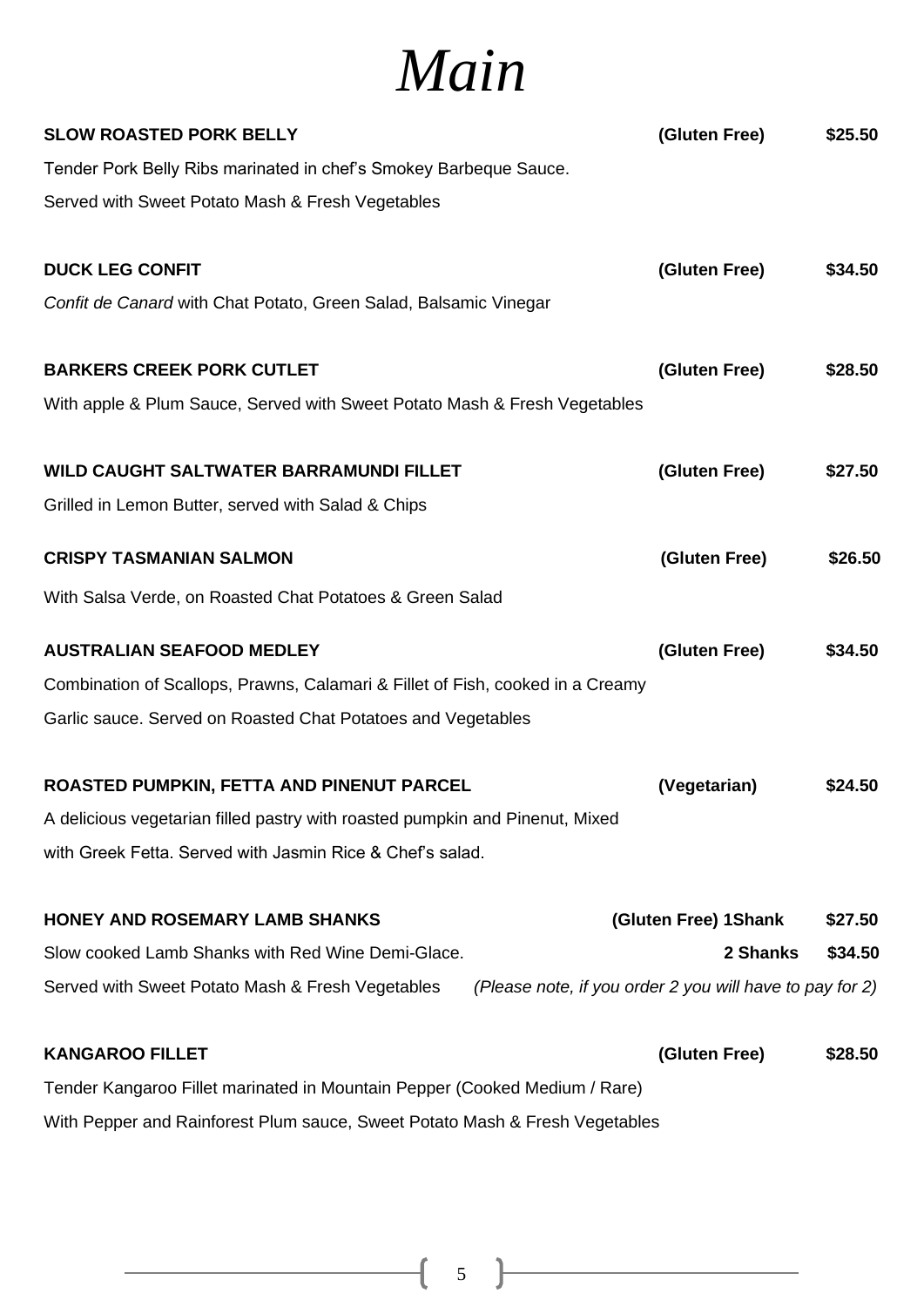**BLACK ANGUS RUMP** 300 grams **\$27.50**



**RIBFILLET** 250 grams **\$29.50** 

#### **HOW WOULD YOU LIKE THAT COOKED?**

Blue / Rare / Medium-Rare

Medium / Medium-Well

*(Beef does not benefit from cooking past Medium-Rare, We take no responsibility for beef cooked medium-well or well done)*

#### **SIDES**

Salad & Chips or Vegetables & Root Mash

#### **CHOOSE YOUR SAUCE (All Gluten Free)**

Wild Mushroom / Mountain Pepper / Red Wine Gravy Creamy Garlic / Spicy Chilli Jam / Gorgonzola Blue Cheese **/** Seeded Mustard

### **EXTRA**

**REEF & BEEF (Gluten Free)** Prawns, Scallops & Calamari in a Creamy Garlic Sauce **\$8.50 CLASSIC (Gluten Free)** Spanish Onion, Bacon & Mushroom Gravy **\$6.50**

**Extra Sauce / Double Sauce / Extra Side Dishes - \$3.50 Ea**

6